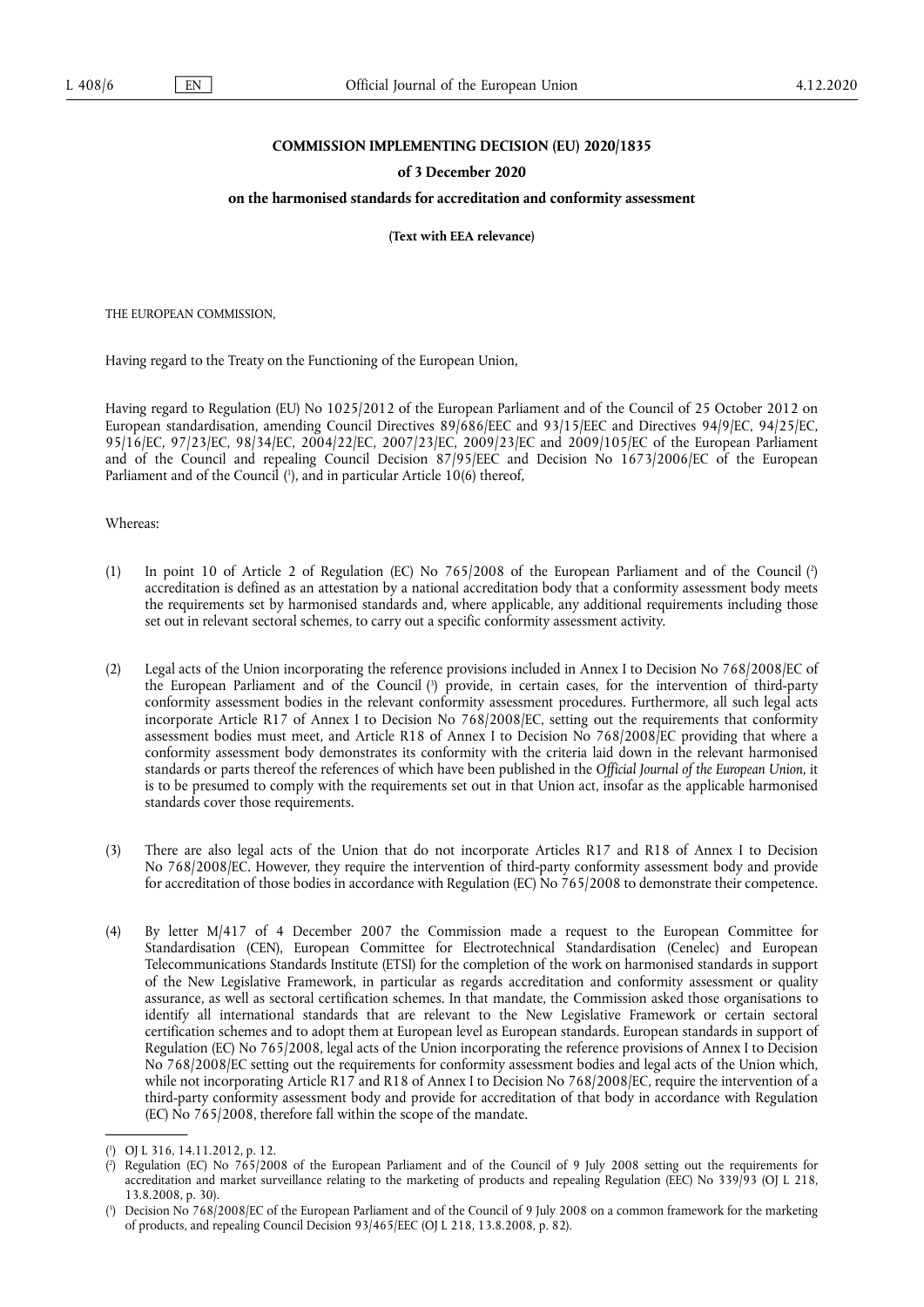- (5) On the basis of the request M/417 of 4 December 2007, CEN and Cenelec adopted the standards EN ISO 14064- 1:2019 - Greenhouse gases - Part 1: Specification with guidance at the organization level for quantification and reporting of greenhouse gas emissions and removals, EN ISO 14064-2:2019 - Greenhouse gases - Part 2: Specification with guidance at the project level for quantification, monitoring and reporting of greenhouse gas emission reductions or removal enhancements, EN ISO 14064-3:2019 - Greenhouse gases - Part 3: Specification with guidance for the verification and validation of greenhouse gas statements, EN ISO 15195:2019 - Laboratory medicine - Requirements for the competence of calibration laboratories using reference measurement procedures, and EN ISO/IEC 17029:2019 - Conformity Assessment - General principles and requirements for validation and verification bodies, by transposing the international standards ISO 14064-1:2018, ISO 14064-2:2019, ISO 14064- 3:2019, ISO 15195:2018, and ISO/IEC 17029:2019.
- (6) The Commission together with CEN and Cenelec has assessed whether standards EN ISO 14064-1:2019, EN ISO 14064-2:2019, EN ISO 14064-3:2019, EN ISO 15195:2019 and EN ISO/IEC 17029:2019 drafted by CEN comply with the request M/417 of 4 December 2007.
- (7) Harmonised standards EN ISO 14064-1:2019, EN ISO 14064-2:2019 and EN ISO 14064-3:2019 satisfy the requirements which they aim to cover for conformity assessment bodies for the purposes of performing quantification, monitoring and reporting of activities intended to cause greenhouse gas and of conducting or managing the validation and verification of greenhouse gas assertions as provided for in Regulation (EC) No 1221/2009 of the European Parliament and of the Council ( 4 [\).](#page-1-0)
- <span id="page-1-6"></span><span id="page-1-5"></span>(8) Harmonised standard EN ISO 15195:2019 satisfies the requirements which it aims to cover for conformity assessment bodies acting as notified bodies for the purposes of performing calibration using reference measurement procedures, as provided for in Directive 98/79/EC of the European Parliament and of the Council ( 5 [\).](#page-1-1)
- <span id="page-1-7"></span>(9) Harmonised standard EN ISO 17029:2019 satisfies the requirements which it aims to cover for conformity assessment bodies acting as verifiers for the purposes of performing validation and verification of conformity assessment activities as provided for in Commission Implementing Regulation (EU) 2018/2067 [\(](#page-1-2) 6 ).
- (10) It is therefore appropriate to publish the reference of those standards in the *Official Journal of the European Union.*
- <span id="page-1-8"></span>(11) Harmonised standards EN ISO 14064-1:2019, EN ISO 14064-2:2019, EN ISO 14064-3:2019 and EN ISO 15195:2019 are revised versions of and thus supersede standards EN ISO 14064-1:2012, EN ISO 14064-2:2012, EN ISO 14064-3:2012 and EN ISO 15195:2003, the references of which are published in the C series of the *Official Journal of the European Union* [\(](#page-1-3) 7 ). It is therefore necessary to withdraw the references to harmonised standards EN ISO 14064-1:2012, EN ISO 14064-2:2012, EN ISO 14064-3:2012 and EN ISO 15195:2003 from the *Official Journal of the European Union*. In order to give economic operators and third-party conformity assessment bodies the necessary time to adapt their monitoring, reporting, measuring and verifying methods to the revised harmonised standards, it is necessary to defer the withdrawal of the references to harmonised standards EN ISO 14064-1:2012, EN ISO 14064-2:2012, EN ISO 14064-3:2012 and EN ISO 15195:2003.
- <span id="page-1-9"></span>(12) Harmonised standard EN ISO/IEC 17025:2017 is a revised version of and thus supersedes standard EN ISO/IEC 17025:2005. The reference of the harmonised standard EN ISO/IEC 17025:2017 is published in the C series of the *Official Journal of the European Union* (\*[\)](#page-1-4) with the 31.12.2020 as the date of cessation of effect of superseded standard EN ISO/IEC 17025:2005. Due to the global impact of the coronavirus outbreak, in order to ensure that all accreditation bodies and the accredited bodies are able to accomplish their tasks in a robust and reliable manner, and in line with the international practice, an extension of the transition period should be warranted,

<span id="page-1-0"></span>[<sup>\(</sup>](#page-1-5) 4 ) Regulation (EC) No 1221/2009 of the European Parliament and of the Council of 25 November 2009 on the voluntary participation by organisations in a Community eco-management and audit scheme (EMAS), repealing Regulation (EC) No 761/2001 and Commission Decisions 2001/681/EC and 2006/193/EC (OJ L 342, 22.12.2009, p. 1).

<span id="page-1-1"></span>[<sup>\(</sup>](#page-1-6) 5 ) Directive 98/79/EC of the European Parliament and of the Council of 27 October 1998 on in vitro diagnostic medical devices (OJ L 331, 7.12.1998, p. 1).

<span id="page-1-2"></span>[<sup>\(</sup>](#page-1-7) 6 ) Commission Implementing Regulation (EU) 2018/2067 of 19 December 2018 on the verification of data and on the accreditation of verifiers pursuant to Directive 2003/87/EC of the European Parliament and of the Council (OJ L 334, 31.12.2018, p. 94).

<span id="page-1-3"></span>[<sup>\(</sup>](#page-1-8) 7 ) OJ C 209, 15.6.2018, p. 12.

<span id="page-1-4"></span><sup>(</sup> 8 [\)](#page-1-9) OJ C 209, 15.6.2018, p. 12.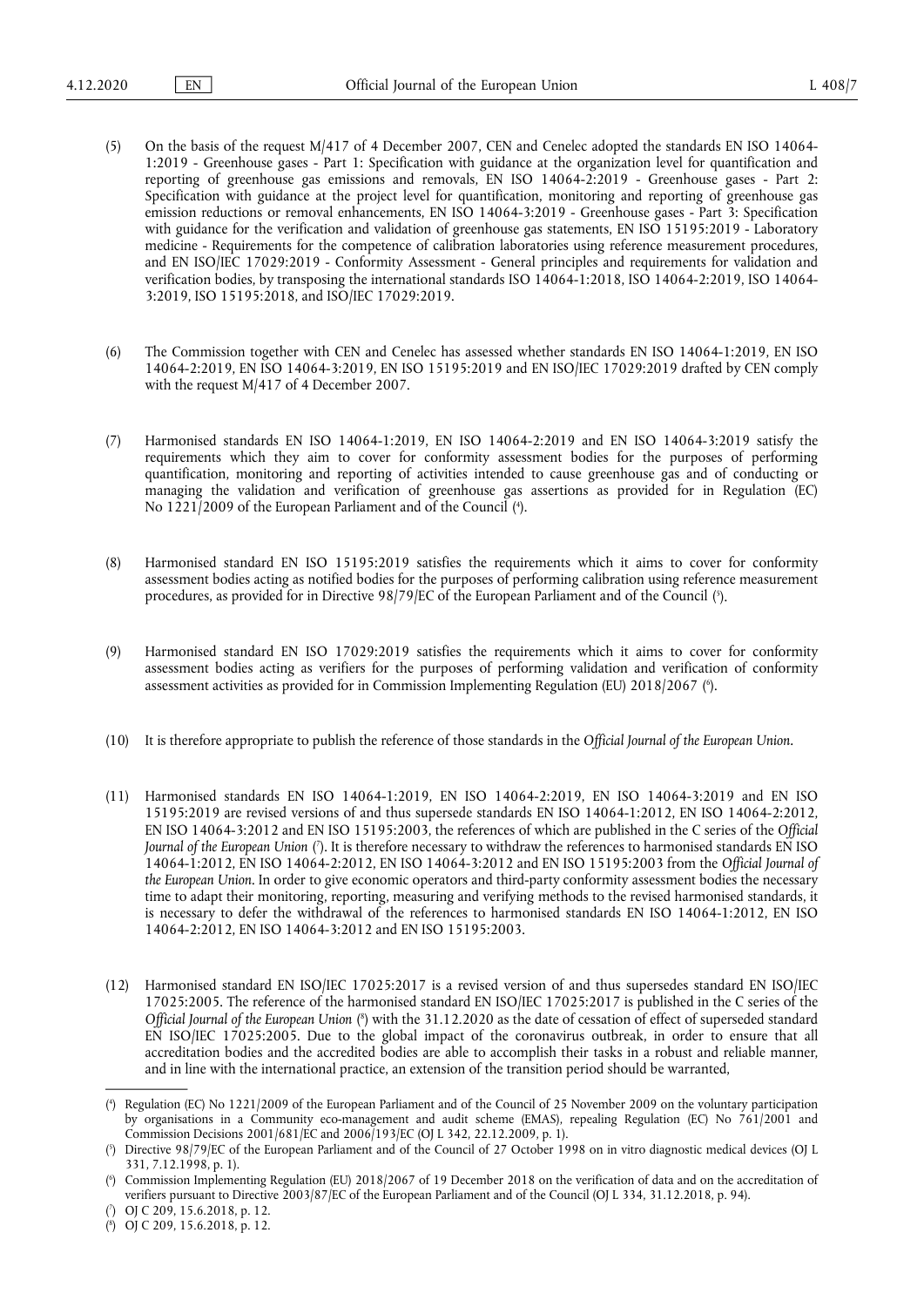HAS ADOPTED THIS DECISION:

### *Article 1*

The references of the harmonised standards for accreditation of conformity assessment bodies listed in Annex II, drafted in support of the legal acts listed in Annex I, are hereby published in the *Official Journal of the European Union*.

## *Article 2*

The references of the harmonised standards listed in Annex III are hereby withdrawn from the *Official Journal of the European Union* as from the dates set out in that Annex.

# *Article 3*

This Decision shall enter into force on the day of its publication in the *Official Journal of the European Union*.

Done at Brussels, 3 December 2020.

*For the Commission The President*  Ursula VON DER LEYEN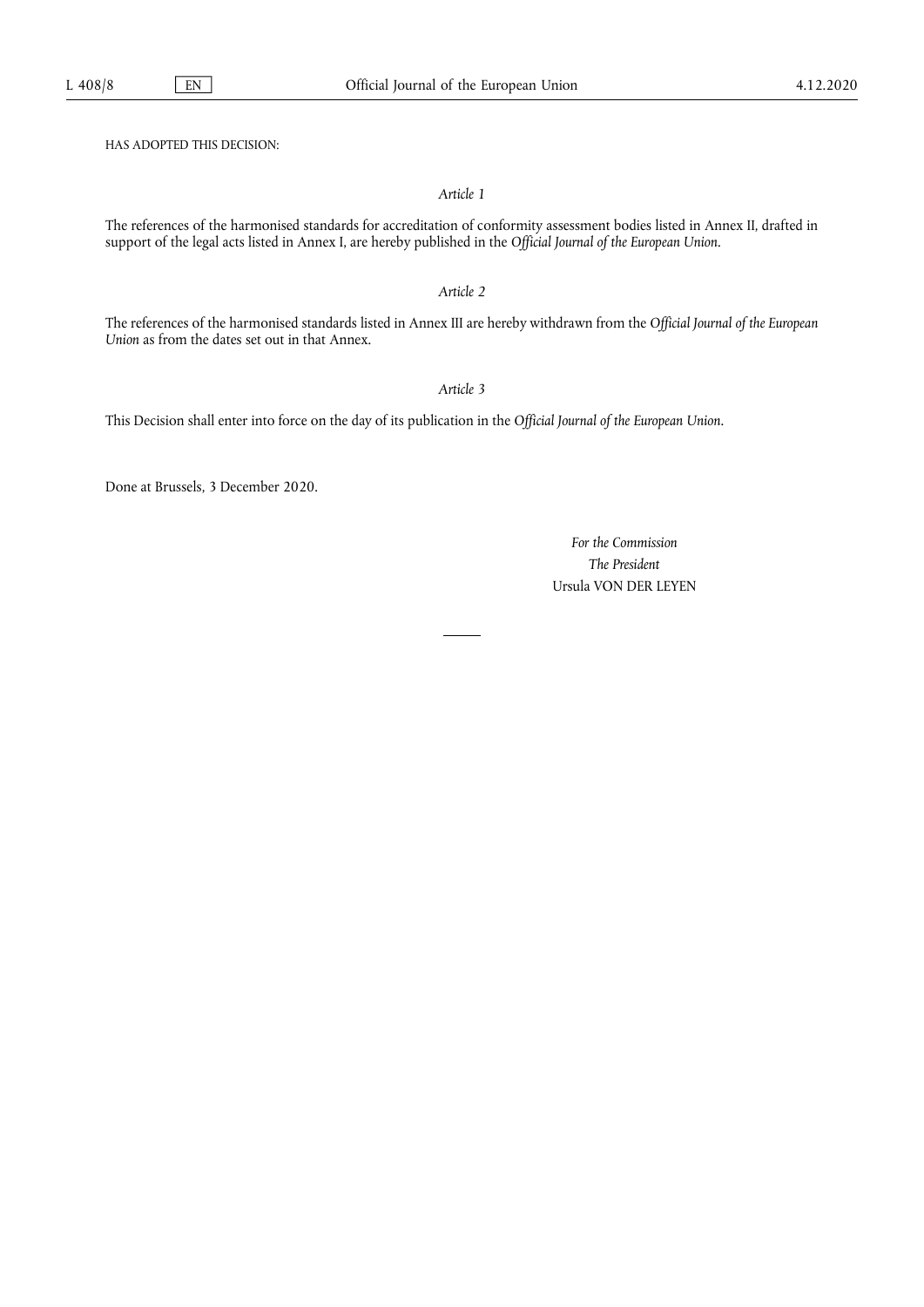### *ANNEX I*

- 1. Directive 98/79/EC of the European Parliament and of the Council of 27 October 1998 on in vitro diagnostic medical devices (OJ L 331, 7.12.1998, p. 1).
- 2. Regulation (EC) No 765/2008 of the European Parliament and of the Council of 9 July 2008 setting out the requirements for accreditation and market surveillance relating to the marketing of products and repealing Regulation (EEC) No 339/93 (OJ L 218, 13.8.2008, p. 30).
- 3. Regulation (EC) No 1221/2009 of the European Parliament and of the Council of 25 November 2009 on the voluntary participation by organisations in a Community eco-management and audit scheme (EMAS), repealing Regulation (EC) No 761/2001 and Commission Decisions 2001/681/EC and 2006/193/EC (OJ L 342, 22.12.2009, p. 1).
- 4. Commission Implementing Regulation (EU) 2018/2067 of 19 December 2018 on the verification of data and on the accreditation of verifiers pursuant to Directive 2003/87/EC of the European Parliament and of the Council (OJ L 334, 31.12.2018, p. 94).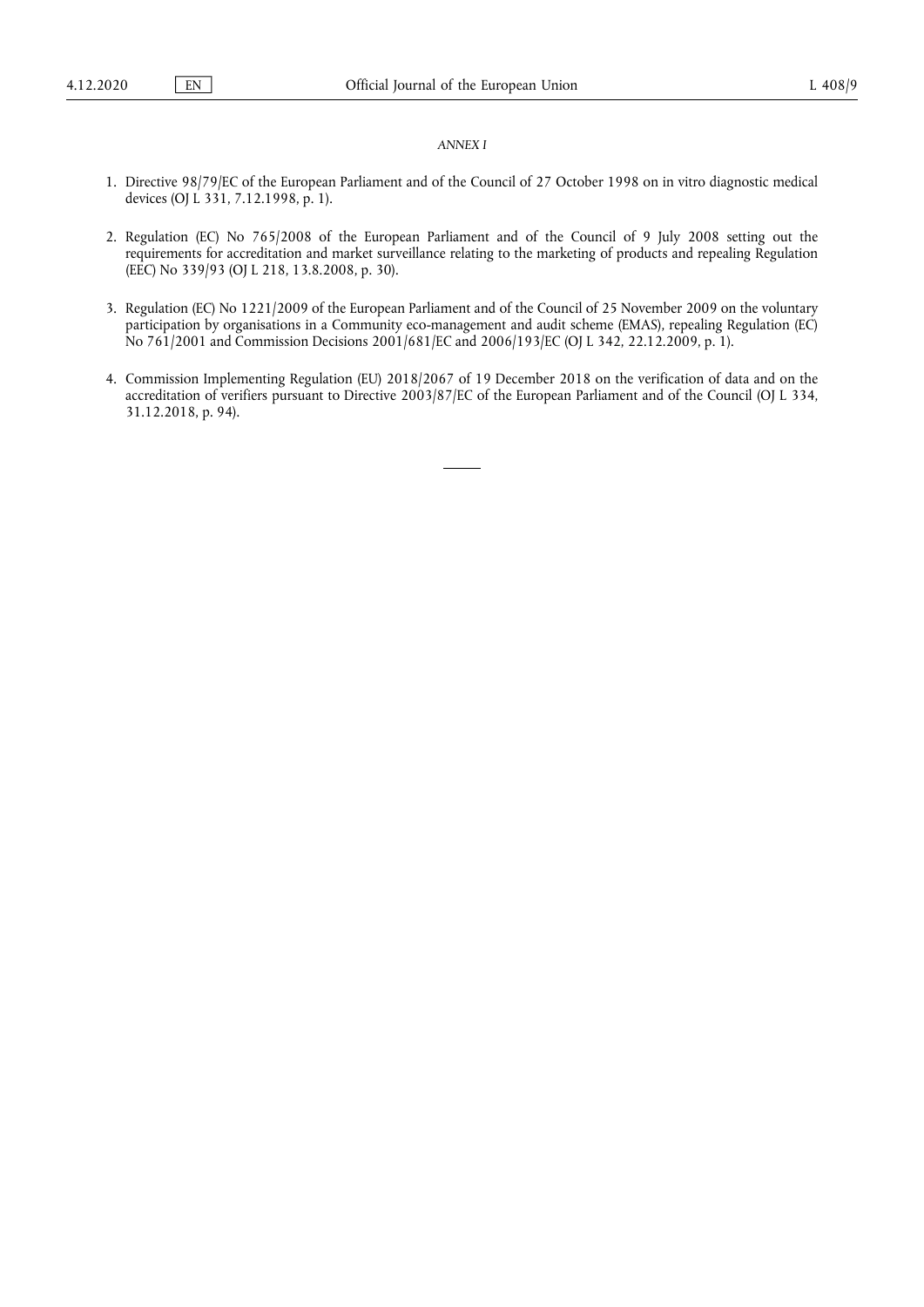# *ANNEX II*

| N <sub>o</sub> | Reference of the standard                                                                                                                                                                                    |
|----------------|--------------------------------------------------------------------------------------------------------------------------------------------------------------------------------------------------------------|
| 1.             | EN ISO 14064-1:2019                                                                                                                                                                                          |
|                | Greenhouse gases - Part 1: Specification with guidance at the organization level for quantification and reporting of<br>greenhouse gas emissions and removals (ISO 14064-1:2018)                             |
| 2 <sub>1</sub> | EN ISO 14064-2:2019                                                                                                                                                                                          |
|                | Greenhouse gases - Part 2: Specification with guidance at the project level for quantification, monitoring and<br>reporting of greenhouse gas emission reductions or removal enhancements (ISO 14064-2:2019) |
| 3 <sub>1</sub> | EN ISO 14064-3:2019                                                                                                                                                                                          |
|                | Greenhouse gases - Part 3: Specification with guidance for the verification and validation of greenhouse gas<br>statements (ISO 14064-3:2019)                                                                |
| 4.             | EN ISO 15195:2019                                                                                                                                                                                            |
|                | Laboratory medicine - Requirements for the competence of calibration laboratories using reference measurement<br>procedures (ISO 15195:2018)                                                                 |
| 5.             | EN ISO/IEC 17029:2019                                                                                                                                                                                        |
|                | Conformity Assessment - General principles and requirements for validation and verification bodies (ISO/IEC<br>17029:2019)                                                                                   |